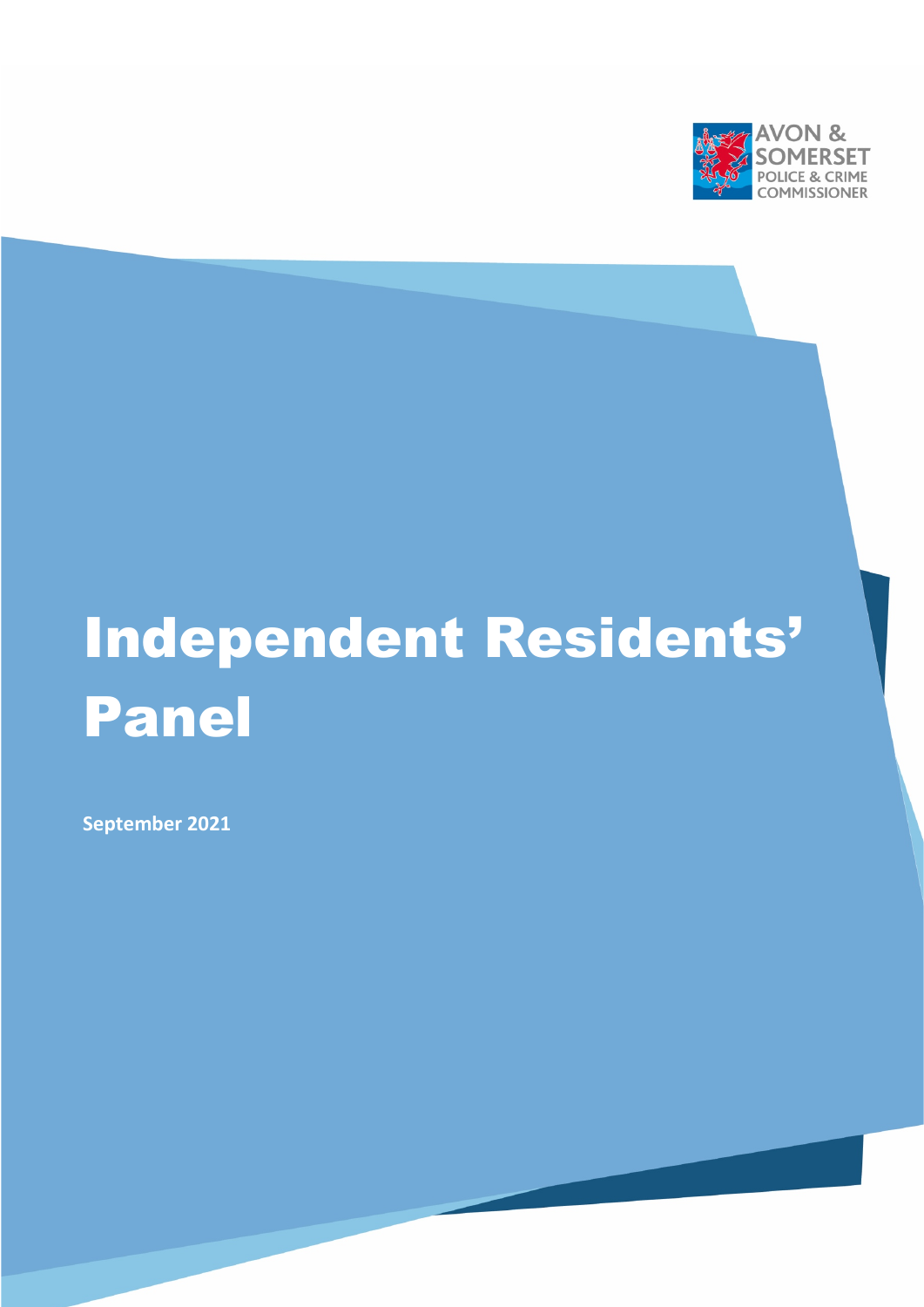### **Contents**

- Page 3 | Purpose of the Independent Residents' Panel
- Page 3 | Structure of the Session
- Page 4 | Actions
- Page 4 | PSD Update
- Page 5 | PSD Update continued
- Page 5 | Highlights of Positive Feedback
- Page 6 | Theme Mental Health update from Avon and Somerset Constabulary
- Page 7 | Theme Mental Health update from Avon and Somerset Constabulary
- Page 8 | Highlights of Concerns, Questions or Issues raised by the Panel
- Page 9 | Highlights of Concerns, Questions or Issues raised by the Panel
- Page 10 | Statistical Analysis
- Page 10 | Comments from Professional Standards Department
- Page 10 | Comments from Police and Crime Commissioner Mark Shelford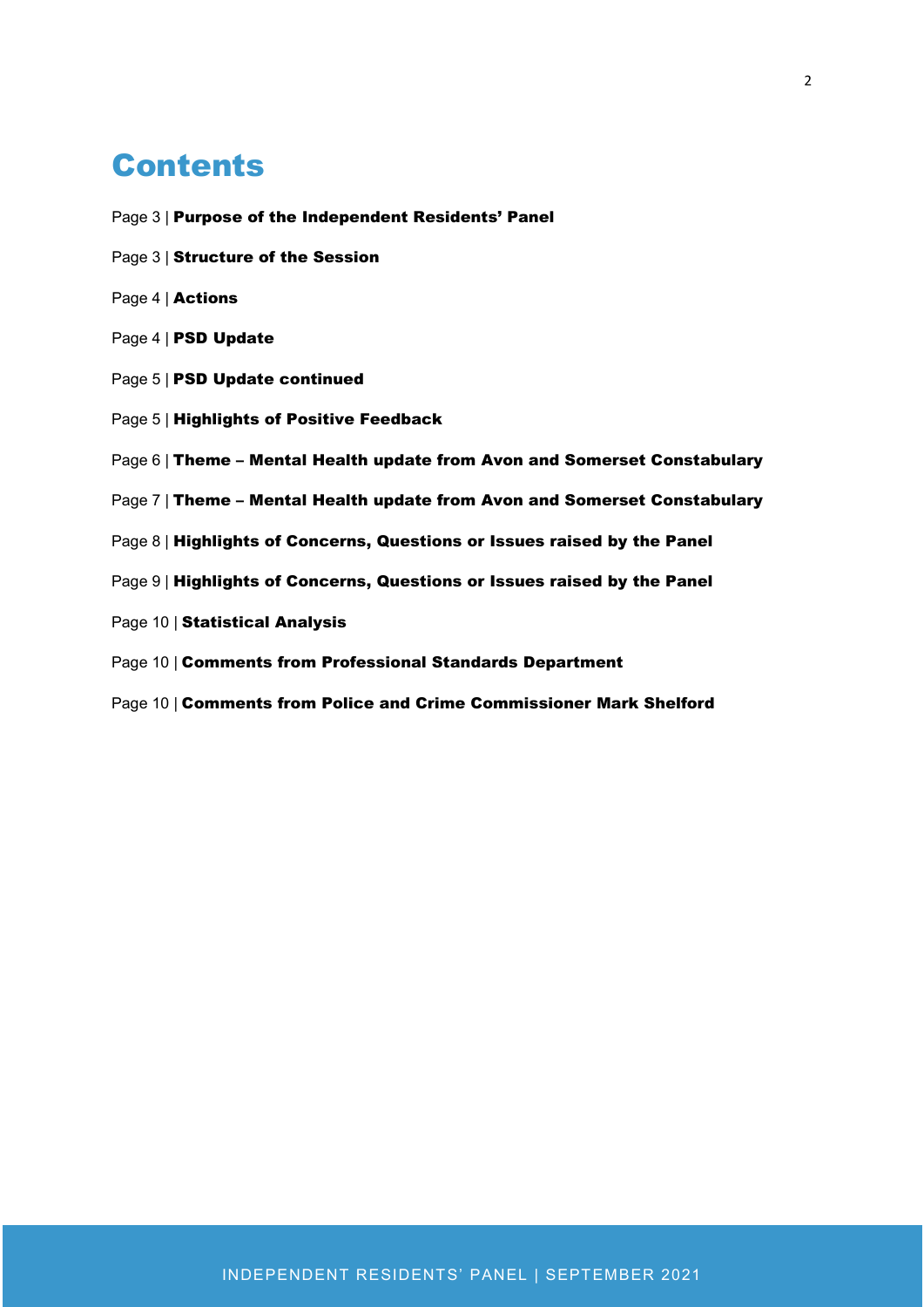## Purpose of the Independent Residents' Panel

The Independent Residents' Panel (IRP) consists of 9 independent panel members who are all volunteers representing the communities of Avon and Somerset. Their aim is:

*'To act as a 'critical friend' to the Police and Crime Commissioner (PCC) and to Avon and Somerset Constabulary by providing feedback on completed complaint files to the office of the PCC and to the Constabulary's Professional Standards Department (PSD). The Independent Residents' Panel (IRP) will review complaints against the police from a local citizen's viewpoint.'*

Further information can be found [on our](https://www.avonandsomerset-pcc.gov.uk/reports-publications/independent-residents-panel-reports/)  [website.](https://www.avonandsomerset-pcc.gov.uk/reports-publications/independent-residents-panel-reports/)



#### **ATTENDANCE:**

Attendees: KS, LC, DW, TW, AD, PK & PAK

Apologies: SB, CH

#### **STRUCTURE OF THE SESSION**

The Independent Residents Panel continue to use the video conferencing platform Microsoft Teams to hold meetings given the challenges presented by the COVID-19 pandemic. This meeting structure will continue for the year ahead, until the Panel are in a safer position to accommodate meetings in person. The Office of the Police & Crime Commissioner will regularly review how meetings can take place safely and in line with government recommendations as the year progresses.

7 of the 9 Panel members attended and the theme of the dip sampling session was Mental Health. This theme was chosen having not been subject to a previous dip sampling review.

A total number of 24 files were reviewed in detail by Panel members prior to the meeting and discussed in depth verbally with the Head of the Constabulary's Professional Standards Department (PSD) answering questions.

As part of this sample two cases were reviewed that were complaints specifically relating to Discrimination. This formed part of the IRP's ongoing commitment to assist PSD in the reviewing of their responses to allegations of discrimination by considering more cases on a regular basis.

Total number of cases sampled: 24

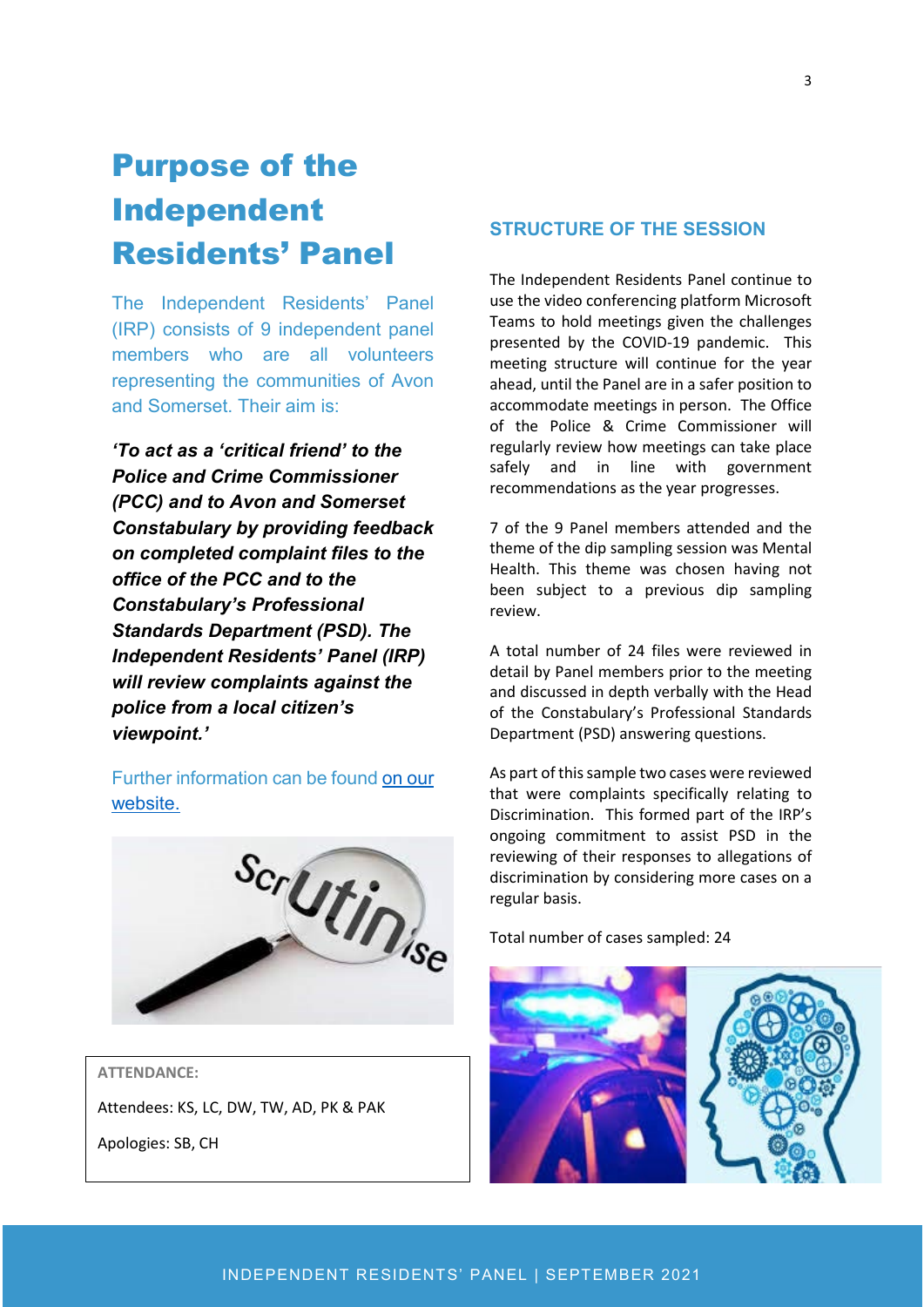### ACTIONS

| No.    | <b>Action</b>                                                                                                                            | <b>Status</b>                                                                                                                                                                                                                                                                                                                                       |
|--------|------------------------------------------------------------------------------------------------------------------------------------------|-----------------------------------------------------------------------------------------------------------------------------------------------------------------------------------------------------------------------------------------------------------------------------------------------------------------------------------------------------|
| Dec 18 | Request from Panel to PSD<br>regarding obtaining Complainant<br>satisfaction/feedback (face to face,<br>telephone or electronic survey). | KEEP IN VIEW, BM has raised this with<br>PSD, overriding theme for 2021/22                                                                                                                                                                                                                                                                          |
| Mar 21 | Inclusion & Diversity training for all<br>panel members                                                                                  | <b>BM has reissued mandatory Equality</b><br>Act eLearning to all members to<br>complete. BM has consulted with<br><b>ASC's Head of Organisational</b><br>Development regarding further<br>training including Cultural Intelligence<br>workshops. IRP to be bore in mind<br>once training has been rolled out to<br>senior leaders & staff in 2022. |

### **PSD UPDATE** Temporary Superintendent Jane Wigmore

#### **STAFF CHANGES**

Superintendent Wigmore introduced Acting Detective Chief Inspector Adam Smith to the meeting. Acting D/CI has taken over from former D/CI Gary Stephens. Acting D/CI Smith previously worked in the Investigations Directorate, Complex Crime Unit. The panel look forward to working with him.

#### **DISCRIMINATION COMPLAINTS PORTFOLIO**

Last June there was rise in discrimination complaints particularly for race and disability. Supt Wigmore was concerned about the increase and sought engagement from key stakeholders such as the Strategic Independent Advisory Group and SARI about what those communities need from PSD. From the feedback it became apparent complaints processes are confusing and the technical application of legislation is likely adding to mistrust from communities. There is a perception PSD is 'marking its own homework'. Supt Wigmore commissioned an analysis of PSD's discrimination complaints for recommendations on how the handling of complaints can be improved. The recommendations include support from the IRP around scrutiny. The Panel agreed to assist with this work, received two cases for this quarter and will consider in the future how they may be able to enhance this provision.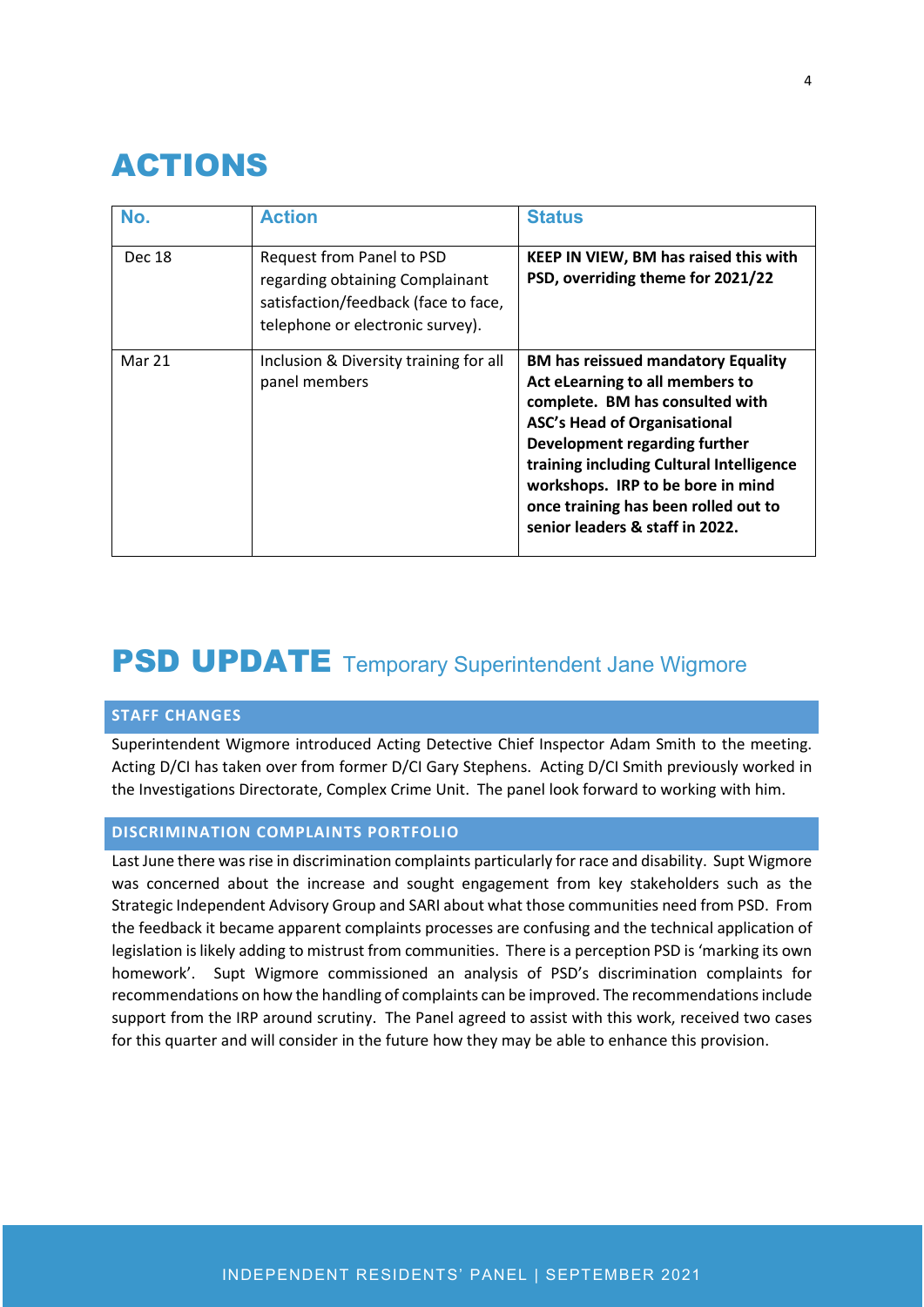### **PSD UPDATE** Temporary Superintendent Jane Wigmore

#### **LEARNING FORUM**

PSD held their first Learning meeting in June. The meeting is held quarterly and reports into the Confidence and Legitimacy Conduct and Standards Committee. The aim of this meeting is to identify, implement and embed learning from complaints and misconduct processes to enhance public confidence. The meeting is chaired by PSD and attended by staff from various departments such as communications, training school and organisational development. The objective is to have a cross departmental approach to identify, analyse learning and make recommendations on how to embed learning. Learning recommendations will be tracked in the PSD Tactical Threat Coordination Group to understand if it leads to the reduction of complaints and misconduct.



#### Positive Commentary from the Panel:

- **"It was highlighted in the report how the police officer was able to build a rapport with the flat mate in the police car and felt this should be given recognition for going 'above and beyond' that of regular police work. Excellent use of the vulnerability assessment tool that helped the officers to inform the mental health triage team of the level of vulnerability".**
- **"The Officer mainly concerned with dealing with the situation exhibited an impressive degree of patience, restraint and care notwithstanding considerable provocation from the detainee.**

**The Investigating Officer's report is full and easily readable".**

• **"Excellent practice!, noted that rather than get into a debate about whether the police had responded appropriately to Mr X's many calls, they acknowledged his concern, recognised his anxiety and took steps to address that. With mental health complaints it is particularly important to understand the drivers behind the complaint and not just respond to the words.** 

**Clear plan of action set out to complainant, all actions followed through making final letter a reassuring read, I hope that Mr X was likewise reassured. I also hope that the other agencies involved also stepped up following contact from the neighbourhood policing team.**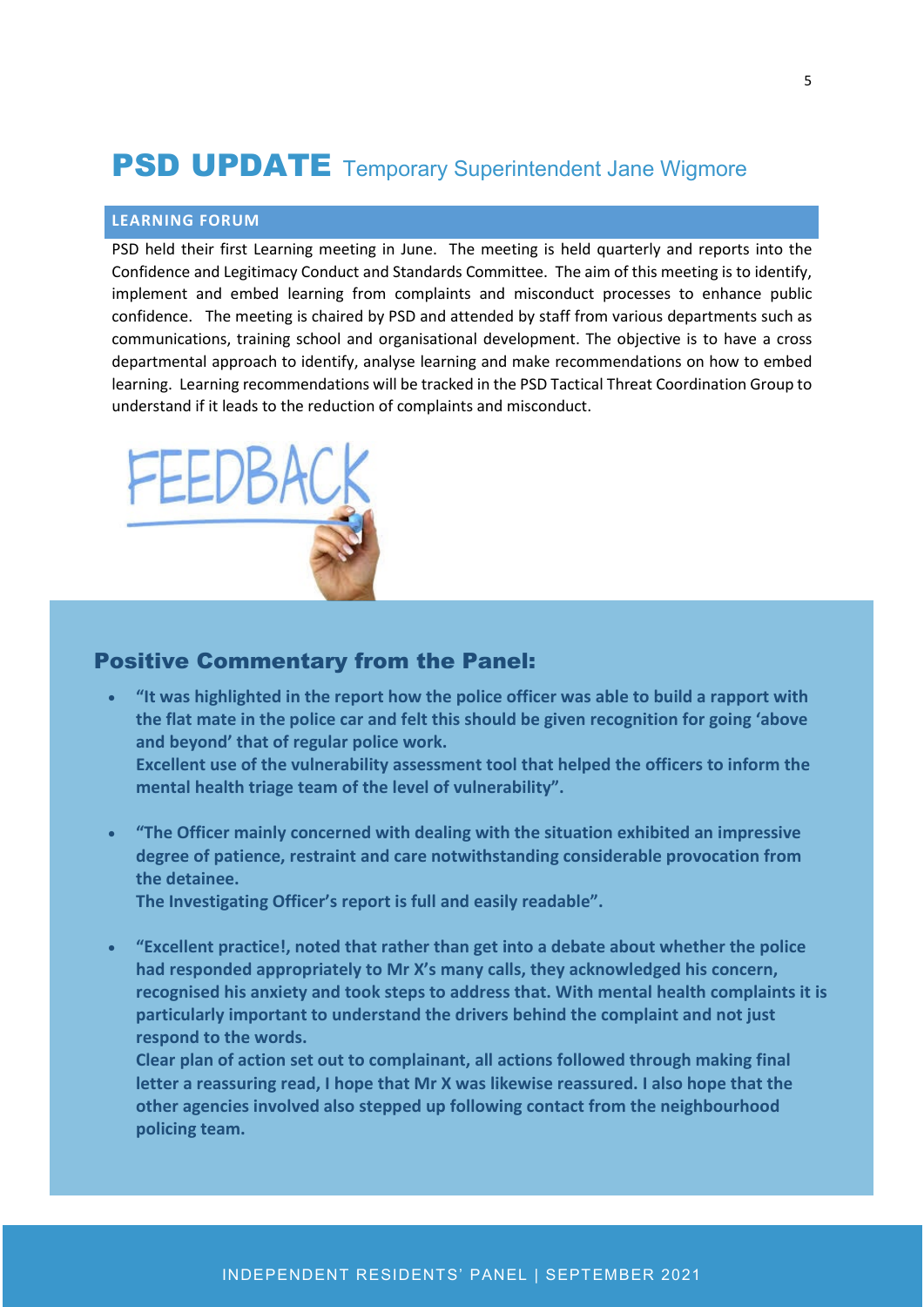

# Update from Inspector Jon Owen, Avon and Somerset Constabulary's Mental Health Coordinator

Inspector Jon Owen could not be present at the Panel's meeting but provided a comprehensive update detailing the work being undertaken by the Constabulary regarding Mental Health. Jon is the Constabulary's dedicated full-time Mental Health Coordinator and he is supported by Superintendent Mark Edgington who is the Thematic Lead for Mental Health. Both have been assisted by a Mental Health Support Officer. This role is undertaken by one constable at a time, on a six month secondment and they are picked from a cohort of existing Mental Health Tactical Advisors.

Jon's role is to maintain close liaison with colleagues and partners from around the NHS, Mental Health Trusts and Clinical Commissioning Groups – working to develop systems and protocols to assist all services and the public; trouble-shooting and meeting with clinicians to discuss individual and specific cases where police have become involved in crisis response. This work has escalated exponentially since the pandemic where new and urgent contingency protocols needed to be developed very quickly.

Jon has represented the police regionally in the development of a protocol around the urgent transfer of patients from custody to secure hospitals following serious crime. He has also been involved in a number of national projects reviewing overall mental health demand on the police, triage evaluation and has spoken several times at the National Police and Mental Health

Conference to outline some of the initiatives employed within the Constabulary which have been considered innovative.

The other main role is ensuring that – where police are required – the response is correct. Brand new procedural guidance was written for the first time in 2019 and a new, updated, refreshed and comprehensive version will be published in December 2021. A detailed and analytical review of Triage was undertaken in 2018 and this led to the identification of a number of serious issues which were preventing it from achieving its objectives and full potential. Since that time there have been senior level discussions, involving the OPCC and Clinical Commissioners, which has led to a significant increase in funding from the NHS and improvements in resourcing and protocols which mean Triage now stands a better chance than ever of adding value and offering assistance to officers.

Departments across the Constabulary have benefitted from in-house training, including:

- A one day workshop for Inspectors and Sergeants
- A one day workshop for Communications Supervisors
- Full training days for all communications teams
- Full training days for response officers (700 received this input in January and February 2021 via Teams due to the Pandemic restrictions)
- A day session with new PCDA Student officers – in their first few weeks whilst at UWE.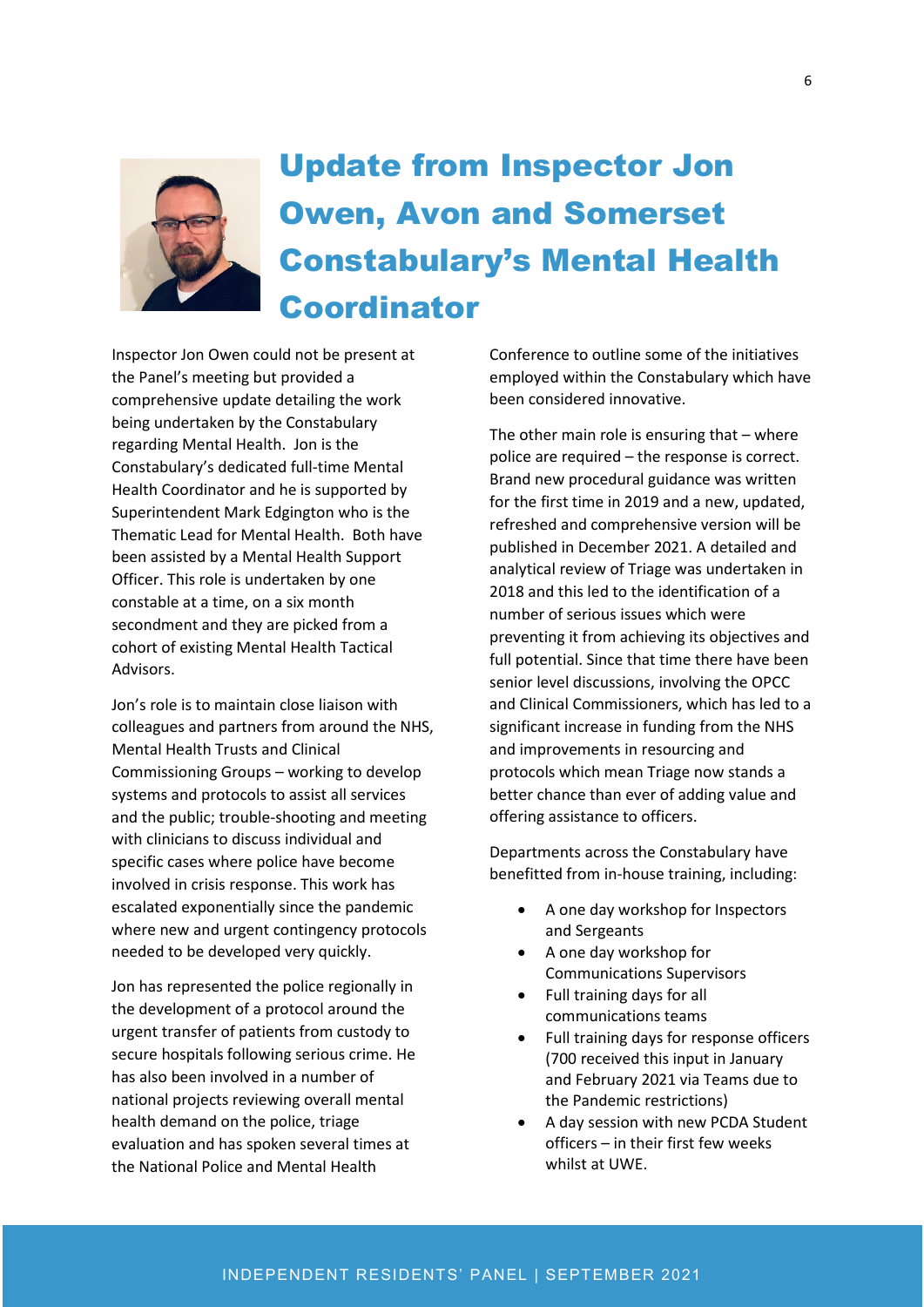• Bespoke inputs for other departments such as custody, Professional Standards and Serious Case Review Teams – and others.

Work has also been undertaken by the Constabulary to provide written resources and documents which officers can consult for advice – such as the Mental Health Operational Handbook.

The most significant development was the introduction of Mental Health Tactical Advisors. Mirroring a system familiar to other areas of policing such as public order and firearms it was intended to train a cohort of officers to a more advanced level of knowledge so that they could be called upon to assist and advise their colleagues. 61 police officers, PCSO's and Comms Staff received an intense 4 day course – delivered in partnership with the two local mental health trusts – and including input from service users. 55 now remain with some having been lost due to role moves or leaving the organisation. These staff are not intended to replace consultation with medical professionals. The course is quite clear that they are not being trained to be pseudoclinicians. Rather their role is to act as a bridge between officers and clinicians – to identify the policing purpose in any mental health related call and give advice on the appropriate police response to it. Other forces have shown interest in this model.

The Constabulary has also developed Advice Plans for people in apparent mental health crisis. There has been consultation with the Constabulary Ethics Committee on this and they have provided support and guidance. Each plan is bespoke to the individual person concerned. It is written by their closest clinician – wherever possible with the person's own input for true co-production. These are not clinical care plans. Police do not get involved in the clinical pathway. They are not intended to be punitive. It is recognised, however, that the police are likely to be the first to arrive at the scene of a person in crisis and, where a plan exists, it is written to contain as much useful background information, potential options, useful contact numbers and other advice which might assist the officers. There are about 45 such plans in existence. Each takes about two weeks to prepare and they can only be written by the Mental Health Coordinator or his support officer (alongside the clinician and service user.) So far they seem to have proven useful in reducing unnecessary use of police powers and providing officers with options and alternatives that might not otherwise have been considered. These will be evaluated more formally in due course.

In December, a small cohort of specifically trained staff from the communications department (many of whom are already trained Tactical Advisors) will take part in a pilot initiative. They will be embedded within the ambulance control room – working alongside the existing triage team and ambulance clinicians. Their role will be to assess certain types of calls to police – as they come in – and attempt to get Triage involved as early as possible. It is hoped that this will reduce the need for police officers to even attend in some cases. However, their other role is to ensure that when a police response is legitimately required that it is provided. This initiative will be evaluated carefully and fully. If it is successful then a business case will be put forward to continue it.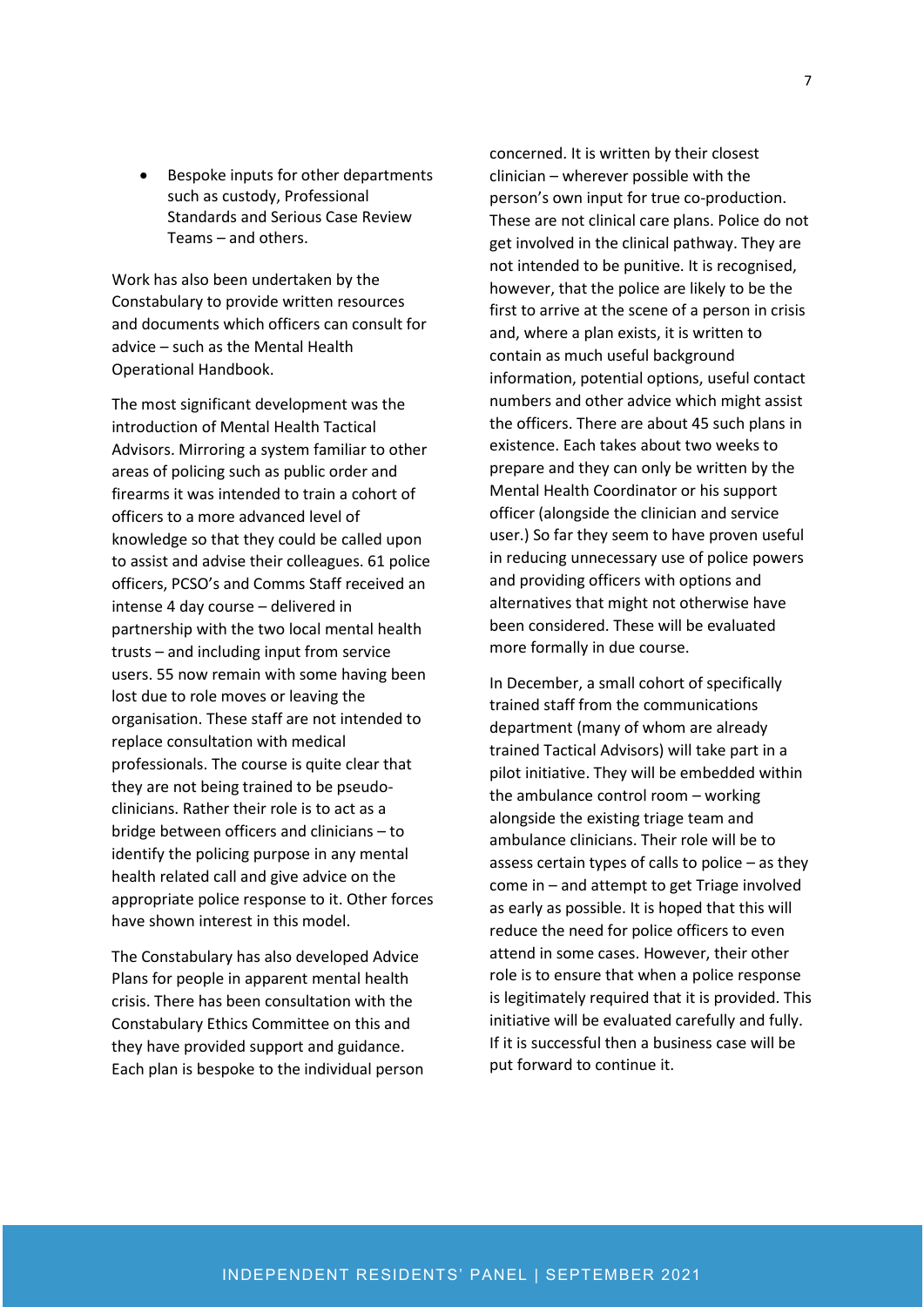# HIGHLIGHTS OF CONCERNS, QUESTIONS OR ISSUES RAISED BY THE **PANEL**

| <b>Panel Member Feedback</b>                                                                                                                                                                                                                                                                                                                                                                                                                                                                                                                                               | <b>PSD Response</b>                                                                                                                                                                                                                                                                                                                                                                                                                                                                                                                                                                                              |
|----------------------------------------------------------------------------------------------------------------------------------------------------------------------------------------------------------------------------------------------------------------------------------------------------------------------------------------------------------------------------------------------------------------------------------------------------------------------------------------------------------------------------------------------------------------------------|------------------------------------------------------------------------------------------------------------------------------------------------------------------------------------------------------------------------------------------------------------------------------------------------------------------------------------------------------------------------------------------------------------------------------------------------------------------------------------------------------------------------------------------------------------------------------------------------------------------|
| The author uses the term `fanciful` to describe<br>the nature of the complainant's statement, which<br>was his stated opinion () This raises the<br>question of whether it was even necessary to use<br>that phrase along with what I can only assume is<br>a recognised legal definition, where perhaps a<br>simple `no case to answer` would have been<br>sufficient.<br>Using this term whilst the complainant was in the<br>midst of a mental health crisis was not<br>appropriate calming language and people who<br>are in crisis need to be dealt with sensitively. | It is accepted that the word fanciful can be<br>emotive unless explained in context. In this<br>case the finalisation was essentially a<br>decision to take no further action rather than<br>a full investigation. One of the criteria<br>specified within IOPC statutory guidance to<br>take no further action is when a complaint is<br>deemed to be fanciful. In this regard the<br>respondent was making reference to the<br>specified criteria. Whilst fanciful is a specific<br>test it is accepted that an accompanying<br>explanation to support and contextualise<br>that view would have been helpful. |
| How will you increase mental health training for<br>officers?<br>Is their advice available from tactical advisers<br>24/7?<br>More training in sensitivity to mental health                                                                                                                                                                                                                                                                                                                                                                                                | Tactical advisers are available for officers on<br>the beat and are embedded across different<br>teams (see pages 6&7 with ASC update)<br>Yes but being a tactical adviser is in addition<br>to their day job. Currently there are 55 in<br>number across the force although this is not<br>necessarily equitable across all teams and<br>there will be gaps. Mental Health Triage is<br>still embedded in the control room. The<br>Constabulary are hoping to do some uplift<br>training so that the numbers can increase.<br>On reading the complaint, the contact with                                        |
| issues for officers is needed<br>More joined up and imaginative approaches to<br>accessing mental health services is needed                                                                                                                                                                                                                                                                                                                                                                                                                                                | the complainant and our request for LSU to<br>review and problem solve, I would<br>recommend the challenges on creative<br>access to mental health services are outside<br>policing. On recently experiencing how<br>many officers for over 12 hours were with<br>detainees awaiting a mental health<br>assessment and support, this issue needs to<br>be led by Mental Health services.                                                                                                                                                                                                                         |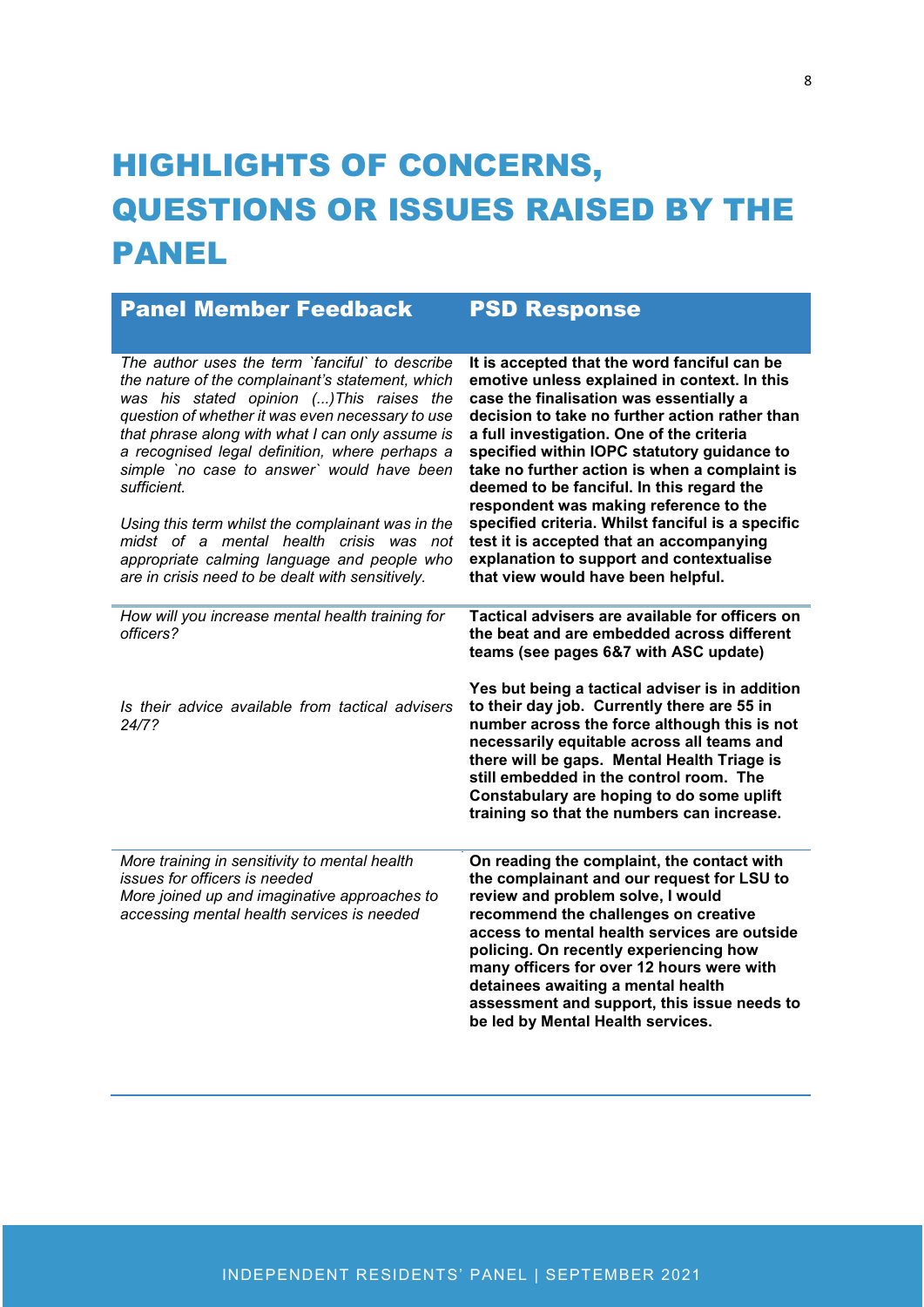| How much Mental Health training does an<br>officer complete?                                                                                                                                                                                                                                                                                                                                                                                                                                                                             | Officers receive training and support from<br>various sources. The force has invested<br>heavily in recent years in introducing a<br>tranche of measures including training for<br>recruits and ongoing inputs. The force has<br>appointed a mental health lead, part of his<br>role is to identify learning and action<br>appropriately. The force has trained and<br>provided mental health tactical advisors as a<br>resource for front line staff and officers can<br>take triage advice from a mental health<br>professional from the scene of an incident.                                                                                                                                                                         |
|------------------------------------------------------------------------------------------------------------------------------------------------------------------------------------------------------------------------------------------------------------------------------------------------------------------------------------------------------------------------------------------------------------------------------------------------------------------------------------------------------------------------------------------|------------------------------------------------------------------------------------------------------------------------------------------------------------------------------------------------------------------------------------------------------------------------------------------------------------------------------------------------------------------------------------------------------------------------------------------------------------------------------------------------------------------------------------------------------------------------------------------------------------------------------------------------------------------------------------------------------------------------------------------|
| When an officer is commended for their<br>excellent work like this case what happens and<br>does the officer get the recognition formally,<br>officially or just verbally?                                                                                                                                                                                                                                                                                                                                                               | Officers and staff are regularly commended<br>for good work, this can comprise of a verbal<br>update, in writing or by providing detail to a<br>senior officer for a formal process<br>dependent on the circumstances. PSD<br>regularly identify good work and ensure that<br>it is recognised where identified.                                                                                                                                                                                                                                                                                                                                                                                                                         |
| How often are the files and information updated<br>when it comes to contacting the 'correct' next of<br>kin?<br>Was there anything in the file to say the<br>relationship with the complainant and her<br>parents had completely broken down?<br>At what point is it correct to contact next of kin<br>or relative without consent?                                                                                                                                                                                                      | Police files are constantly updated whether<br>this be text on relevant systems or 'flags' on<br>individuals or addresses both on local and<br>national systems. There is the ability to use<br>free text to reflect previous learning so that<br>further incidents are dealt with in the context<br>of previous issues.<br>As an adult with capacity there is a right to<br>privacy. However in this case officers were<br>dealing with what they deemed to be a life or<br>death situation and chose to take action to<br>address that threat. The primary<br>responsibility of a police officer is to protect<br>life and limb.                                                                                                       |
| Reading the summary of this niche report was<br>uncomfortable going, whilst I commend the<br>officers for doing their best to keep the<br>complainant's son safe during transport, their<br>obvious lack of training in dealing with people<br>with significant mental health and learning<br>issues is clear. Transferring the son into the van<br>resulted in a clear escalation, at what point was<br>a risk assessment carried out, and on what<br>evidence was it based?<br>In addition, why was there no BWV evidence<br>recorded? | It is always challenging for officers to deal<br>with matters involving mental health. Whilst<br>officers are not mental health professionals<br>the force has invested heavily in training and<br>mechanisms to support front line officers in<br>crisis instances such this.<br>The rationale for transference to the van is<br>not recorded but it can be inferred that the<br>original transport in the rear of a police car<br>became too risky for all concerned following<br>escalation<br>behaviours<br>in<br>and<br>an<br>a<br>confinement within the rear of a van was the<br><b>Officers</b><br>would<br>safest<br>place.<br>have<br>continuously been considering risk and<br>adopting an appropriate response to that risk. |

**Some BWC footage has been captured.**